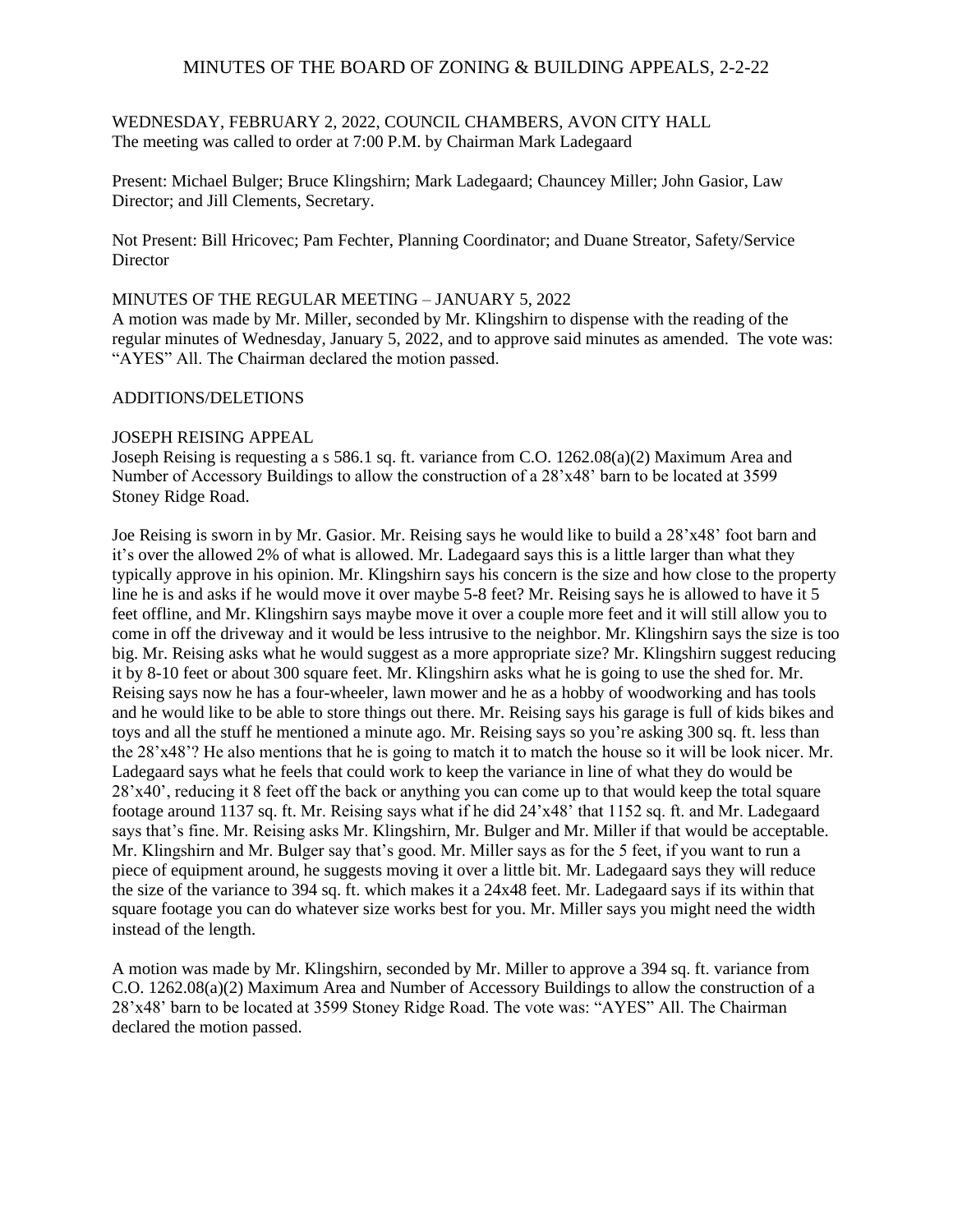# MINUTES OF THE BOARD OF ZONING & BUILDING APPEALS, 2-2-22

### JOHN AND KATHLEEN GORBACH APPEAL

John Gorbach is requesting a 521 sq. ft variance from C.O. 1262.08(a)(2) Maximum Area and Number of Accessory Buildings to allow the existing garage to remain at 34625 Detroit Road.

A motion was made by Mr. Klingshirn, seconded by Mr. Miller to un-table the Gorbach Appeal. The vote was: "AYES" All. The Chair declared the motion passed.

Mrs. Clements says Mr. Gorbach can't be here tonight and last month this was talked about with his flag lot variance. When notice was sent for the newly created lot, the square footage was incorrect. Mrs. Clements, say they have done a lot split to create a flag lot, they have their special use permit and their variance for the barn in the front yard. This variance is for the existing barn on the front lot. Mr. Ladegaard says we went over this last month, and we were all in agreement on, but the notice needed to be re-sent. Mr. Gasior asks were there any objections? Mrs. Clements says no, every time all notices were sent out, no one has had any issues.

A motion was made Mr. Bulger, seconded by Mr. Klingshirn to approve a 521 sq. ft variance from C.O. 1262.08(a)(2) Maximum Area and Number of Accessory Buildings to allow the existing garage to remain at 34625 Detroit Road. The vote was: "AYES" All. The Chairman declared the motion passed.

#### AMERICAN CONSTRUCTION GROUP, LLC

Joseph Pfundstein representing American Construction Group, LLC is requesting approval to reinstate their Contractor's Registration with the City of Avon.

Mrs. Clements says they have asked that this be tabled to the March meeting, they have legal representation that is not able to be present this evening.

A motion was made by Mr. Miller, seconded by Mr. Klingshirn to table until the March 2, 2022, meeting. The vote was: "AYES" All. The Chair declared the motion passed.

## KEITH RIEGELSBERGER APPEAL

Keith Riegelsberger is requesting a variance from C.O. 1262.08 Accessory Use Regulations to allow the existing pole barn to remain on a lot with no primary dwelling to be located near 35800 Riegelsberger Road.

A motion was made by Mr. Bulger, seconded by Mr. Klingshirn to un-table Riegelsberger Appeal. The vote was: "AYES" All. The Chair declared the motion passed.

Mrs. Clements says she received an email yesterday afternoon and has requested that his variance request be withdrawn. She continues to say if he needs a variance when he is ready to proceed, he will come back at that time.

A motion was made by Mr. Klingshirn, seconded by Mr. Miller to permit Mr. Riegelsberger to withdraw the variance request. The vote was: "AYES" All. The Chair declared the motion passed.

## JEFFREY AND DEBRA MITCHELL APPEAL

Michael Cloud representing Jeffrey and Debra Mitchell is requesting a variance from C.O. 1270.03(b)(3) Schedule of Permitted Uses to allow a drive-up interactive teller branch for Commstar Credit Union to be located at 1022 Center Road.

A motion was made by Mr. Miller, seconded by Mr. Klingshirn to un-table the Mitchell Appeal. The vote was: "AYES" All. The Chair declared the motion passed.